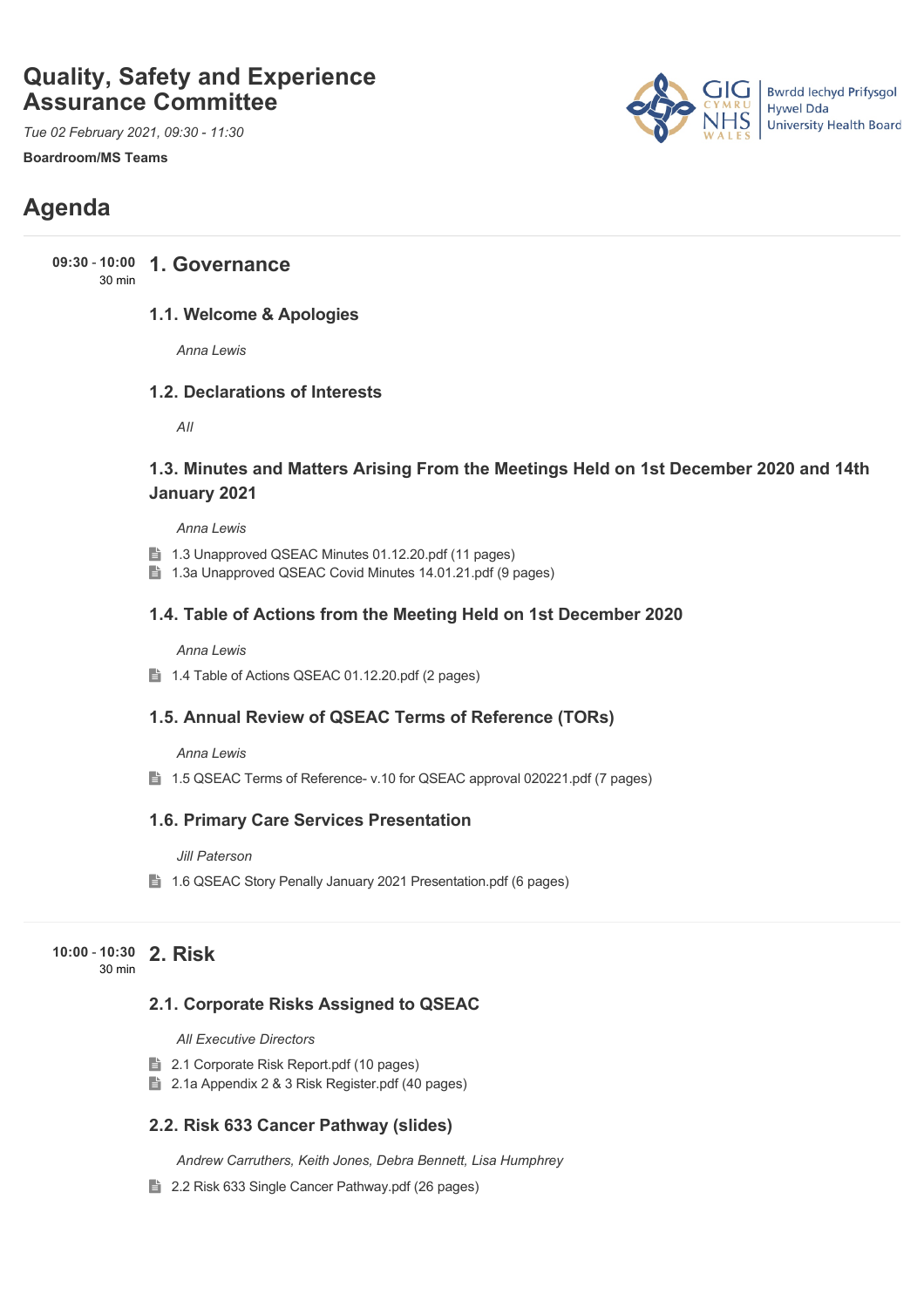#### **2.3. Penally Camp Update**

*Jill Paterson*

2.3 Penally Camp Update.pdf (5 pages)

### **2.4. The impact on research activity of redirection of staff resource, etc. to the operational pandemic response**

*Verbal Philip Kloer*

### **3. Assurance 10:30** - **11:10**

40 min

### **3.1. Wales Ambulance NHS Trust - Incidents & Impacts (slides)**

*Claire Roche, Cathie Steele*

**3.1 WAST Patient Safety Experience Report.pdf (19 pages)** 

### **3.2. Quality and Safety Assurance Report**

*Cathie Steele*

**■ 3.2 Quality and Safety Assurance Report.pdf (10 pages)** 

### **3.3. Accessing Emergency Specialist Spinal Services (slides)**

*Claire Hathaway*

■ 3.3 Accessing Emergency Spinal Services.pdf (6 pages)

### **3.4. Health & Care Standards Fundamentals of Care Audit 2019 (slides)**

*Mandy Rayani, Sharon Daniel*

■ 3.4 Health and Care Standards FoC Audit 2019.pdf (5 pages)

### **3.5. Clinical Audit Outcomes Update (slides)**

*Ian Bebb*

**3.5 Clinical Audit Outcomes Update.pdf (5 pages)** 

### **3.6. Mortality Review of the Impact on Patients Waiting for a procedure During the COVID-19 Pandemic**

*Andrew Carruthers, Philip Kloer*

3.6 Mortality Review of the Impact of Patients Waiting for a Procedure During the COVID-19 Pandemic.pdf (11 pages)

### **3.7. Sustainability Plan for Family Liaison Officers (FLOs) (slides)**

*Mandy Rayani, Louise O'Connor*

**■ 3.7 Sustainability Plan for Family Liaison Officers.pdf (10 pages)** 

#### **3.8. Prevent and Contest Update**

*Phil Lloyd*

3.8 Prevent and Contest Update.pdf (5 pages)

### **3.9. Transcutaneous aortic valve insertion (TAVI) – Progress Report Update to Swansea Bay University Health Board**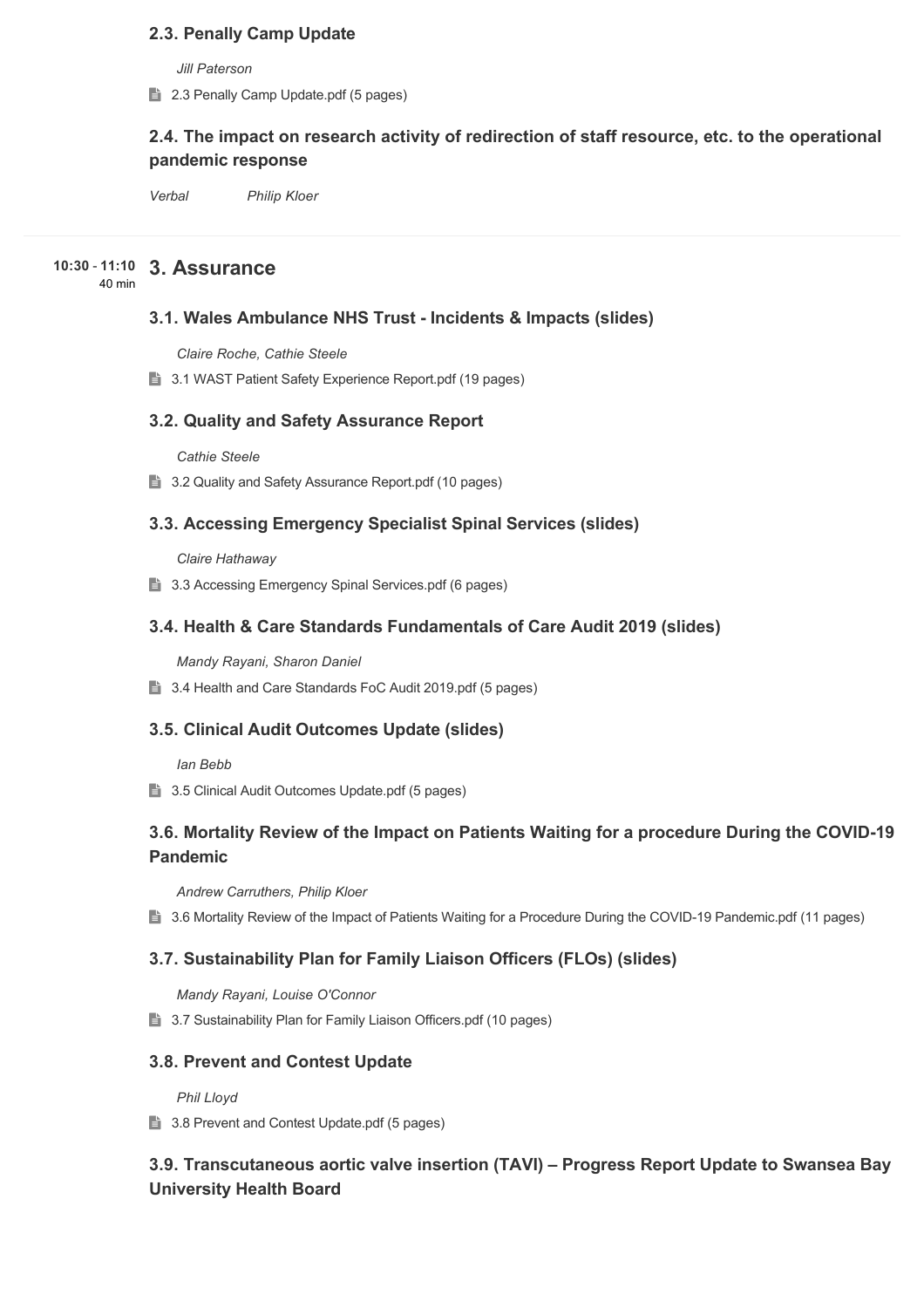#### *Philip Kloer*

- **3.9 2021-01-28 TAVI\_Update to HB\_January 2021\_v02.pdf (6 pages)**
- 3.9a Appendix 1\_Casenote Review Action Plan January 2021.pdf (9 pages)
- 3.9b Appendix 2 Site Visit Action Plan January 2021.pdf (7 pages)
- 3.9c Appendix 3 TAVI QS Dashboard.pdf (1 pages)
- 3.9d Service user feedback.pdf (2 pages)

### **4. Sub Committee Reports 11:10** - **11:15**

5 min

### **4.1. Operational Quality, Safety and Experience Sub-Committee**

*No update as January 2021 meeting cancelled* 

#### **4.2. Listening & Learning Sub-Committee**

*Maria Battle & Louise O'Connor*

**■ 4.2 Listening and Learning Sub-Committee Report.pdf (3 pages)** 

#### **4.3. Research & Development (R&D) Sub-Committee**

*No update as January 2021 meeting cancelled* 

### **5. Operational Groups Update 11:15** - **11:20**

5 min

#### **5.1. Infection, Prevention and Control Update**

*Sharon Daniel*

**5.1 Infection Reduction Expectations.pdf (5 pages)** 

#### **5.2. Safeguarding Update**

*No update as December 2020 meeting cancelled* 

### **6. For Information 11:20** - **11:25**

5 min

#### **6.1. Quality, Safety & Experience Assurance Committee Work Plan 2020/21**

*Anna Lewis*

6.1 QSEAC Work Programme 2020-21v9.pdf (11 pages)

### **6.2. Quality, Safety & Experience Assurance Committee Decision Tracker 2020/21 -Amber Actions Only**

*No update as no outstanding actions* 

### **6.3. Quality, Safety & Experience Assurance Committee Sub-Commitee's Decision Tracker 2020/21 - Amber Actions Only**

*No update as no outstanding actions* 

5 min